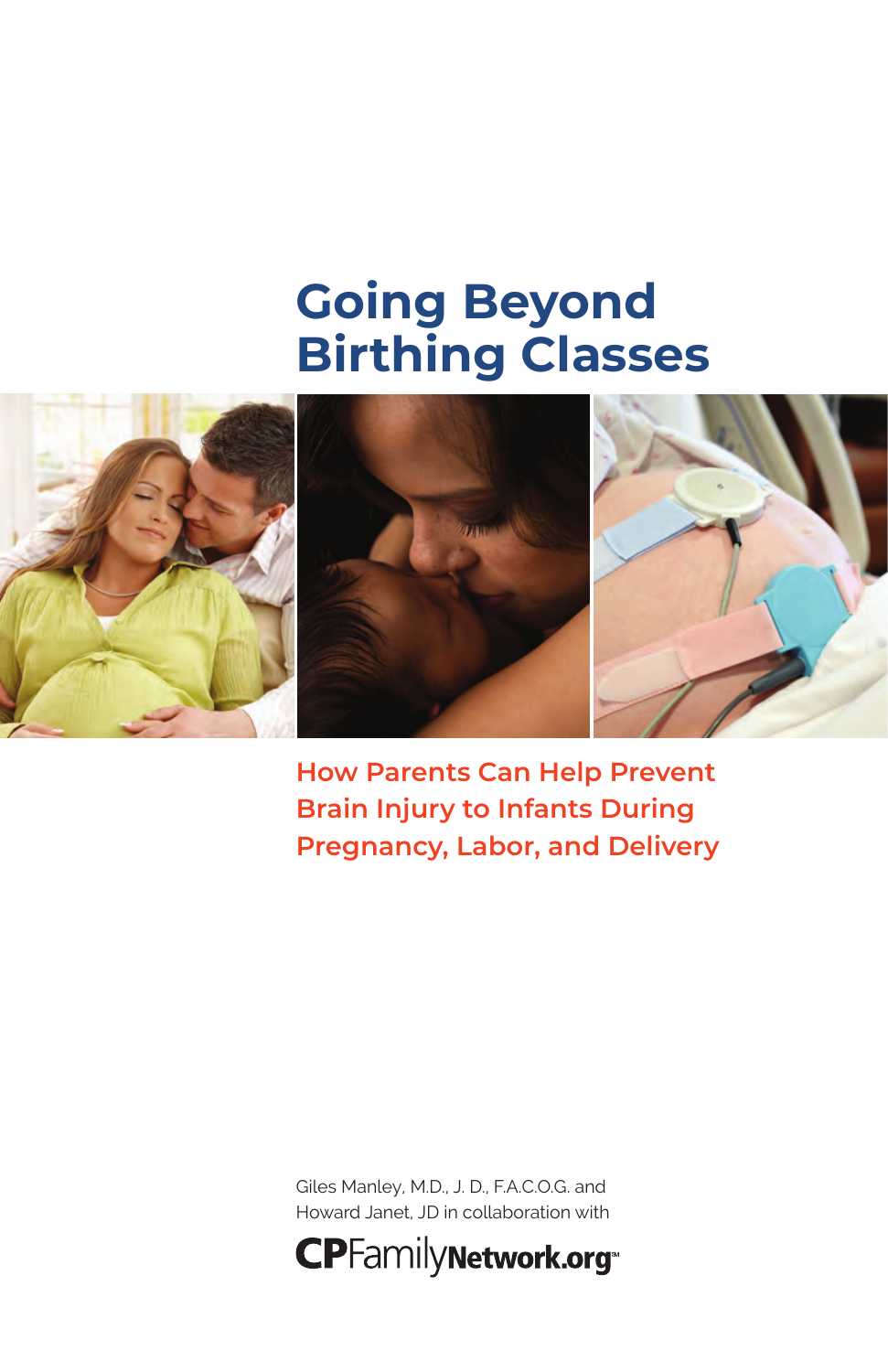## **Co-Author's Note**

Dear expectant parents, grandparents and friends,

Traditional birthing classes, best-selling books and medical professionals talk about the technical–and even loving—aspects of childbirth, but I have never heard one mention the serious complications that can happen and what parents need to know to prevent infant brain injuries. This article provides a beginning for this information. It is not meant to alarm you, but to prepare you to be a better advocate for your unborn child.

I created this Beyond Birthing Classes concept over the course of a career devoted to helping parents and their families fill this information void. For more than 25 years, I have represented the families of birth-injured babies—all of these injuries could have been prevented if the pregnant mother's conditions had been properly monitored and acted upon in a timely manner. Even worse, I have seen the same errors repeated again and again during this time.

I encourage parents to go beyond birthing classes, and learn to recognize and be able to deal with serious complications that may develop during pregnancy, labor and delivery. And to never hesitate to ask questions and insist on the truth.

Howard Janet, JD, author of *Patients' Rights, Doctors'Wrongs*

Janet, Janet & Suggs, LLC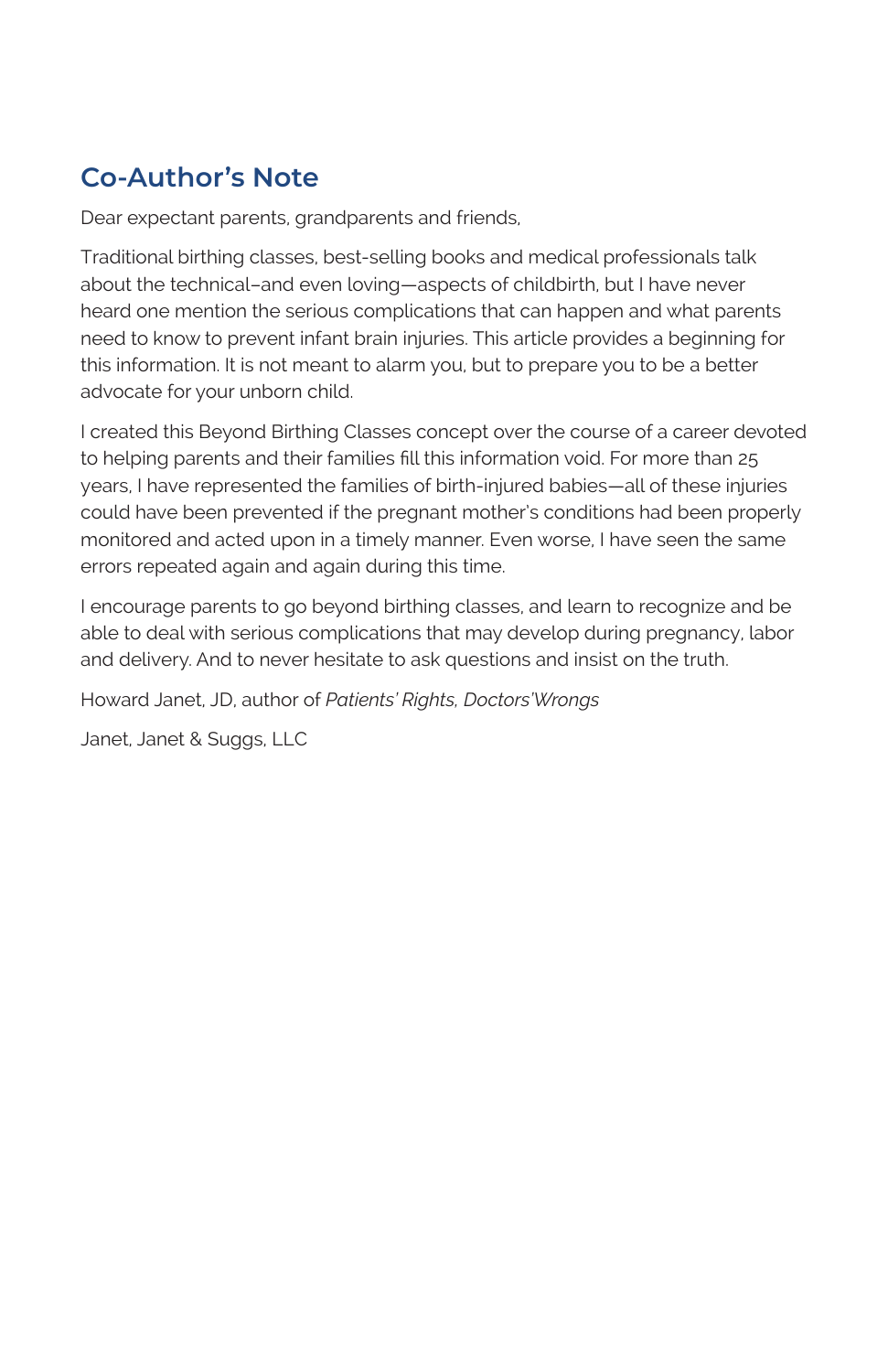## **Table of Contents**

| Third Trimester:         |
|--------------------------|
|                          |
|                          |
|                          |
|                          |
| How Fetal Monitoring Can |
|                          |
|                          |
|                          |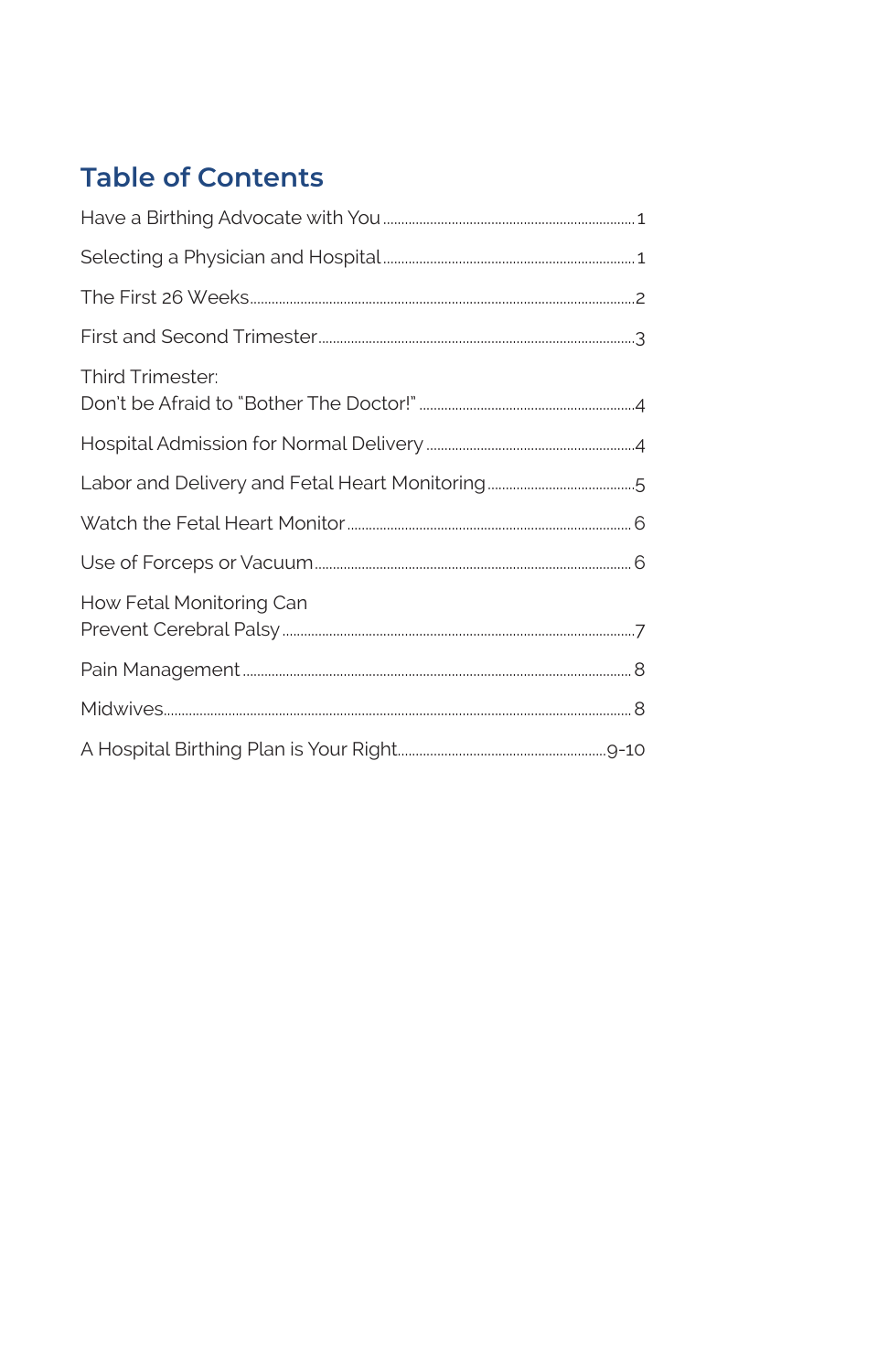It happens thousands of times a year in U.S. hospitals: a healthy pregnancy turns into a nightmare during labor and delivery with the birth of a brain-injured child. Although many birth injuries are the result of circumstances beyond anyone's control, others are preventable.

As a board-certified obstetrician for more than 20 years, and now as an attorney who represents children with preventable brain injury, I've compiled what I call a "prevention checklist" for expectant parents.

This information is critical to your baby's safety during pregnancy, labor and delivery. Armed with knowledge about potential problems and standards of care, you'll be able to insist on appropriate actions from your doctor and hospital staff.

## **Have a Birthing Advocate with You**

Choose a birthing advocate, either the unborn child's father or another birthing partner, who is prepared to buttonhole physicians, medical staff and hospital personnel to demand answers and action.

## **Selecting a Physician and Hospital**

Ask your prospective obstetrician how often he or she is in the hospital and who covers for them when they're not available. Learn all you can about your backup physician as well as your primary doctor. Your local medical board can tell you if the doctor has lawsuits pending. If there are three or more, look further into the circumstances.

Choose a hospital with a 24-hour, in-house anesthesia team. If you choose a midwife, make sure your birth will be in a hospital and not a birthing center. This ensures you have immediate access to an operating room in case an emergency C-section is necessary.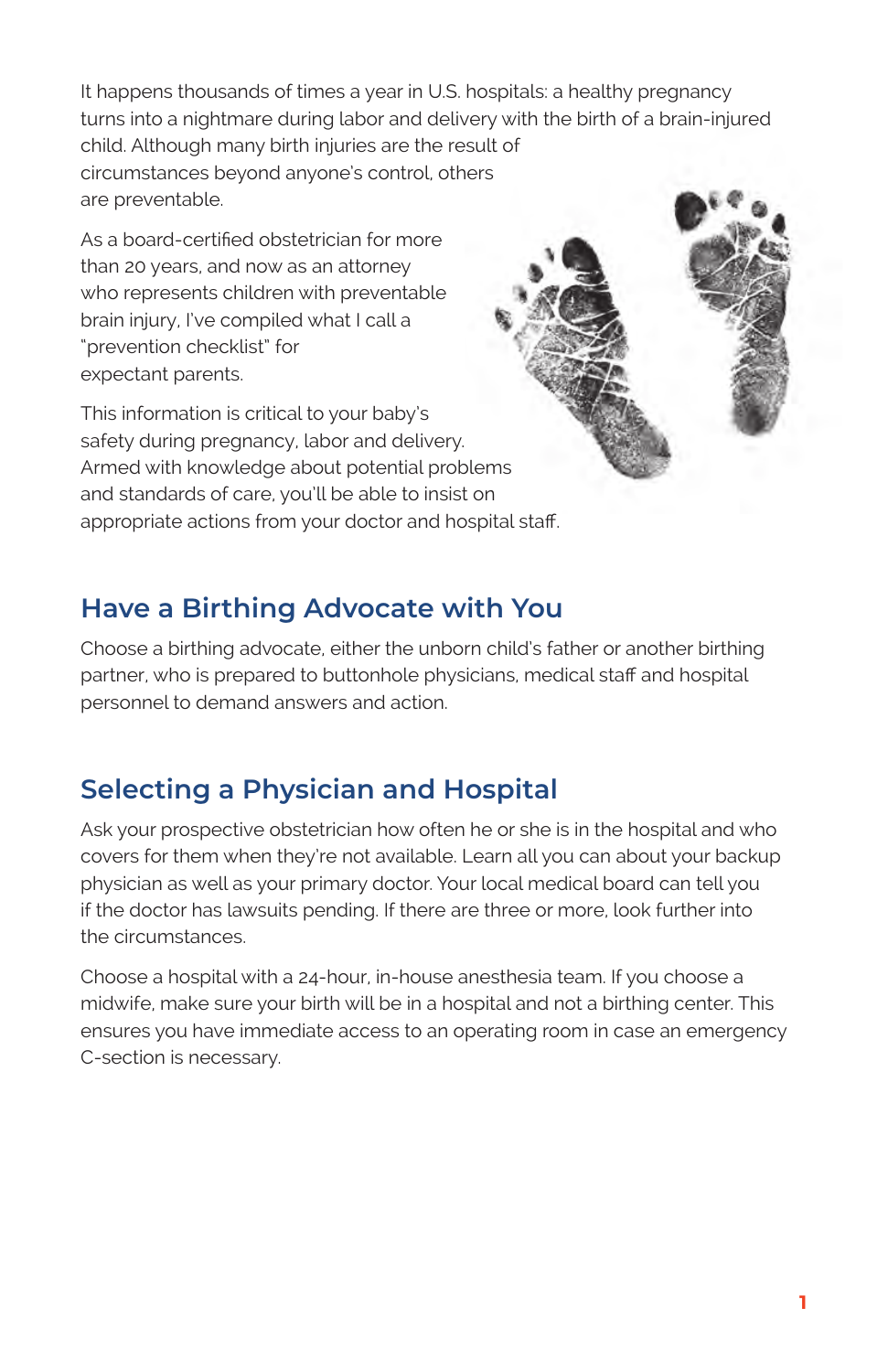## **The First 26 Weeks**

The following information applies to healthy, normal pregnancy only. Women with complicated pregnancies require additional monitoring and testing that are not covered here.

#### **Pre-Natal Tests**

- Genetic counseling for women over the age of 34.
- •If you weigh more than 200 pounds, get screened for diabetes in both the first and second trimesters.
- •If you're of Eastern European, Mediterranean or African-American descent, get screening for conditions related to these genetics.
- At 16 weeks, you will be offered a "triple screen" for genetic abnormalities. Be aware that these are prone to false positives. Think about what you'd do if you learned of problems for your unborn child. If you would carry the baby to term no matter what, decline the "triple screen" and any additional testing. These diagnostic tests are invasive and put your baby at risk for miscarriage.
- An ultrasound should be conducted during your first doctor's visit. This will accurately determine your due date. A repeat is done in the second trimester. However, insist it be performed only after 18-20 weeks when the fetal anatomy is clear enough to show abnormalities.

#### **High Fever During First Trimester**

*"When I was three months pregnant, I had a fever of 103 for three days in a*  row. I told the clinic that I was sick and couldn't break the fever. Something *was wrong–terribly wrong–yet, I was put off. My daughter, Amanda, was born with a type of cerebral palsy (CP) known as bilateral schizencephaly. Doctors now believe that Amanda had a stroke at that time during my pregnancy."–Amanda's Mom*

**The Lesson:** Education might have allowed us to monitor her better, do something to get my fever down and possibly prevent her stroke. I believe that, from start to finish of a pregnancy, education about birth defects that cause CP is of the utmost importance.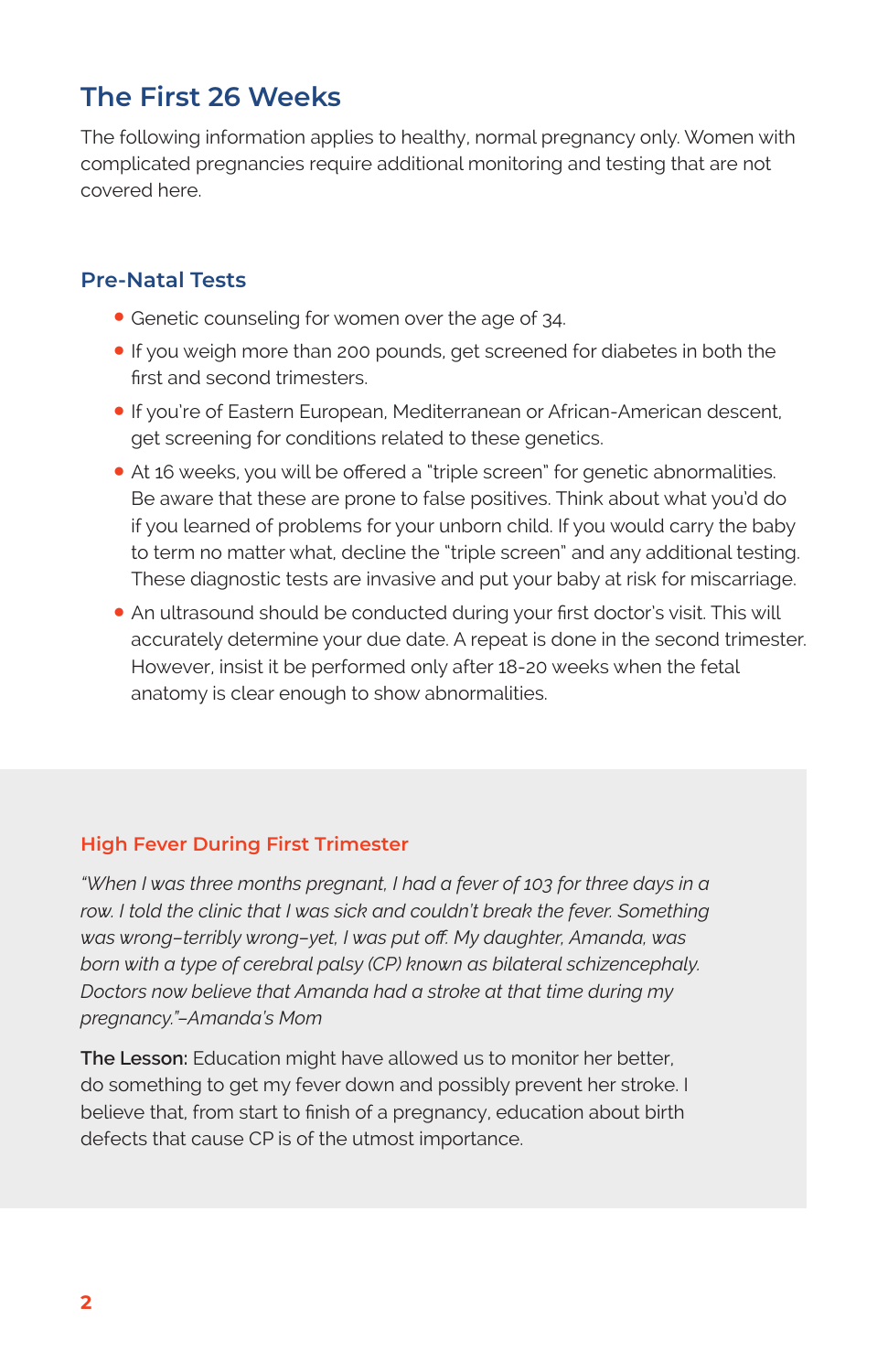## **First and Second Trimester**

You should expect to see your doctor every four to six weeks until you are 28 weeks pregnant. After that, your visits should occur every three weeks, then every two weeks, then once a week for the last four weeks.

Fetal movement should begin at 15-18 weeks. Because the placenta produces a substance that can affect how glucose is metabolized, all moms should be tested for diabetes at 24-28 weeks. Know your blood type. If you are Rh negative, have the baby's father tested. If he is Rh positive, Rhogam should be injected at 28 weeks and should be re-injected after delivery. Failure to receive the second injection could risk future pregnancies. So nag until you get it! If your baby is Rh positive, mom should get her shot after delivery.

Pregnant women are routinely tested at 32-36 weeks for Group B Strep bacteria, which is the primary cause of meningitis in newborns. This should be a vaginal and rectal swab. Be sure both areas are sampled. If you test positive, you will be treated for this when you are in labor. If you do test positive, make sure you get IV antibiotics during labor. Know your Group B status, and be sure that hospital personnel know it, too.

Tell your doctor immediately if you experience bad pain and bleeding, unusual pressure or abnormal discharge at any time during your pregnancy. Discharge with odor can be bacterial vaginitis which, if untreated, can lead to premature labor. Urinary tract infections are common and must be treated right away, as pregnancy speeds this infection to the kidneys.

#### **Other Points to Remember**

• Sexual intercourse is safe unless your doctor tells you otherwise. Spotting afterward is common, and as long as it is painless and brief, intercourse poses no concern.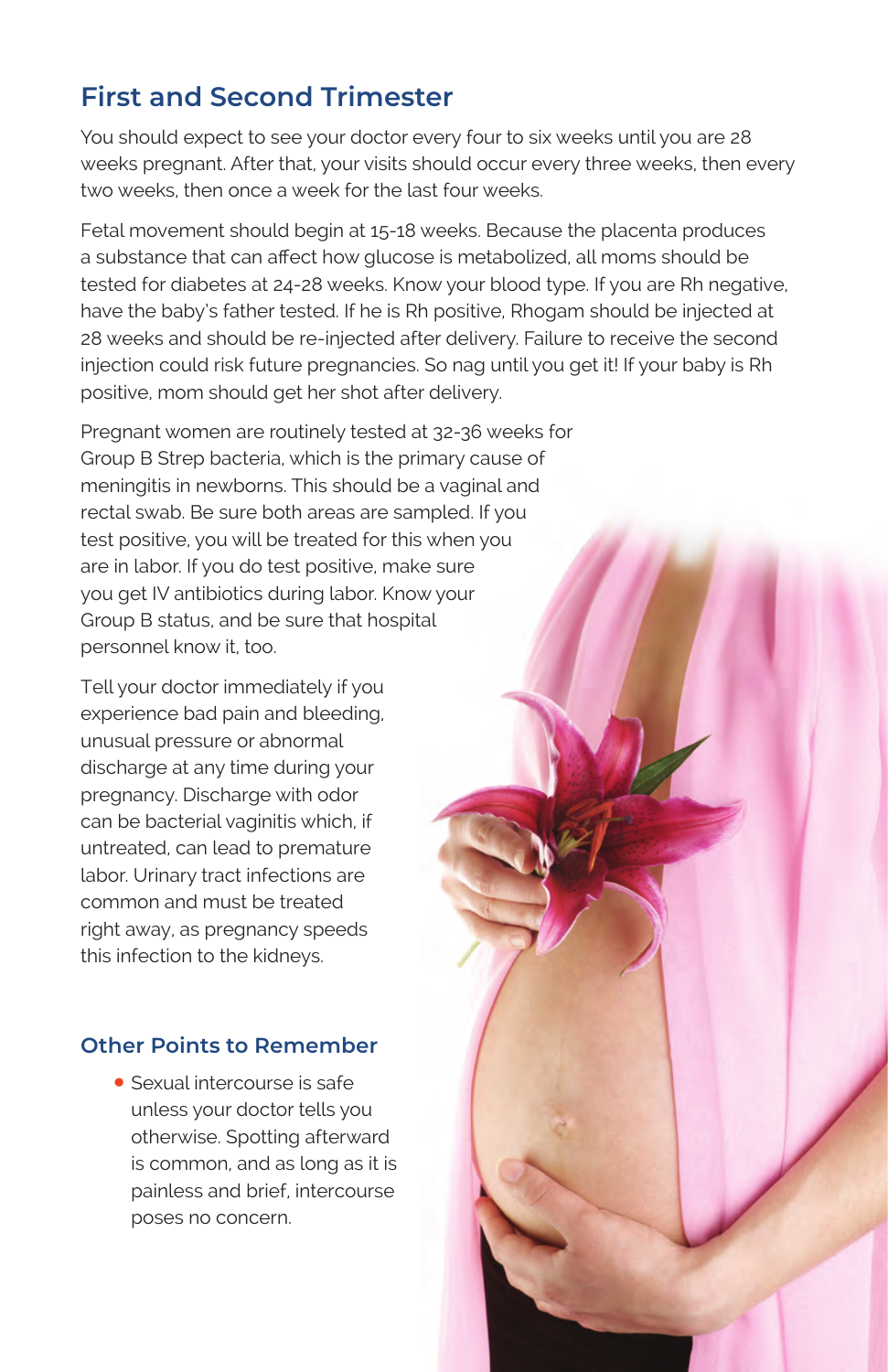- Take your pre-natal vitamins. Many studies have found vitamins and minerals–especially Omega 3 and Folic Acid–can prevent birth defects.
- Take a copy of your chart with you if you go out of town.
- Tour the hospital sooner rather than later.
- Write down questions before every doctor visit, so you remember to ask them.

### **Third Trimester: Don't be Afraid to "Bother the Doctor!"**

If you notice any decreased activity by your baby during the last three months of pregnancy, contact your doctor immediately. Your doctor's office may advise you to eat something sweet and lay on your left side, and your baby's movement may quickly return to normal. If it doesn't, call back immediately and insist that you come into the hospital or office for fetal heart monitoring. Do not feel guilty about "bothering" your doctor after hours or insisting that you be admitted to the hospital for monitoring. Any disturbing change in your baby's prenatal activity late in pregnancy is of great concern. This is no time to be shy or intimidated.

If you develop medical issues during the third trimester that warrant fetal monitoring, and you are told you may need to be induced after fetal testing, demand a C-section. Do not risk the health of your unborn baby over a misplaced belief that one form of delivery is better than another.

#### **Premature Labor**

*"I was seven months pregnant with my second child when I woke up bleeding one Saturday morning. I went to the emergency room where my baby girl had to be resuscitated. She stayed in neonatal intensive care for 39 days. Doctors finally told me she was brain injured and would develop cerebral palsy. I kept thinking, 'Why is this happening?'"–Tiara's Mom*

**The Lesson:** Have a strong birthing advocate with you. Don't take "We'll be there in a minute" or "Everything's okay." If your doctor isn't there, call his or her office. Demand to speak to the head nurse. Don't take "later" or "no" for an answer.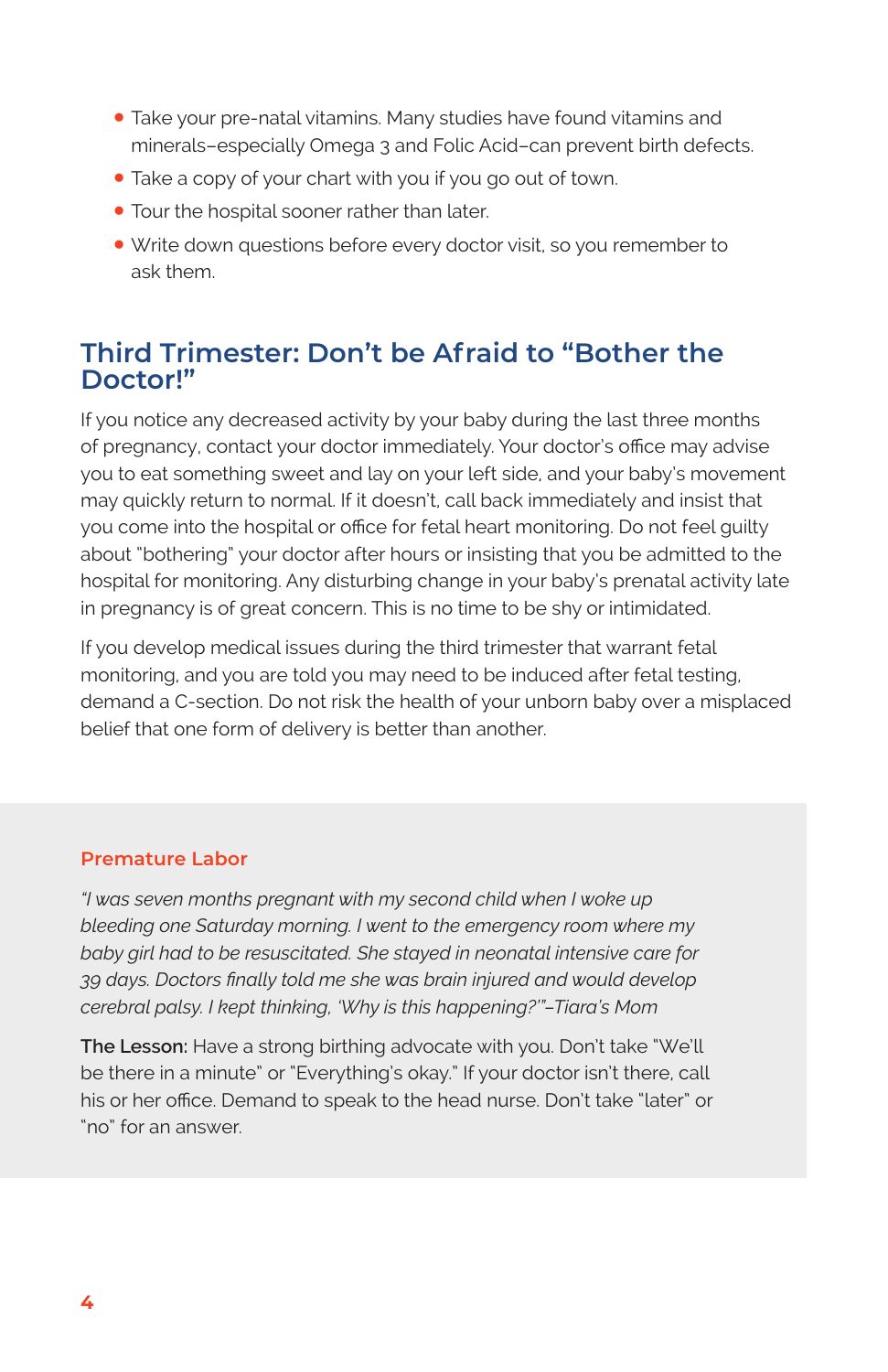### **Hospital Admission for Normal Delivery**

When you arrive at the hospital for delivery, note the time. A delay of 30 minutes to an hour is fine, but any longer is unacceptable because the baby needs to be on a fetal heart monitor.

#### **Labor and Delivery and Fetal Heart Monitoring**

If you experience unrelenting pain, bleeding or no movement of your baby, insist on seeing a doctor immediately. If there is any delay, speak to the nurse manager. If you experience decreased fetal movement



with associated changes in fetal heart rate pattern (loss of variability, which is a flattening of the pattern) for more than 20 minutes, call the doctor.

Most hospitals will hook you up to a fetal heart monitor to track your baby's heart rate during the labor and delivery process. If the monitor keeps falling off, or if there is any problem monitoring the baby (in the case of obese mothers or overly active babies), insist on an internal monitor.

#### **Good Pregancy and Misread Fetal Monitor**

*"I had a really good pregnancy, very healthy and a very good doctor. Two weeks before my due date I started to swell, so the doctor thought it would be good to induce. Many hours later, an emergency C-Section was needed. Something went wrong, but they kept us in the dark. Even months later we did not know that Lizzy had suffered a brain injury. Finally, a hospital secretary confided in me that all of her records were under lock and key! The doctor had misread the fetal monitoring strips. The nurses had called her twice during the night and she hadn't come in, even though she lived only two miles from the hospital."–Lizzy's Mom*

**The Lesson:** Before you leave the hospital, ask for the medical records including ultrasounds, sonagrams and fetal monitoring readings. If there is any decrepancy in what you experienced, ask questions.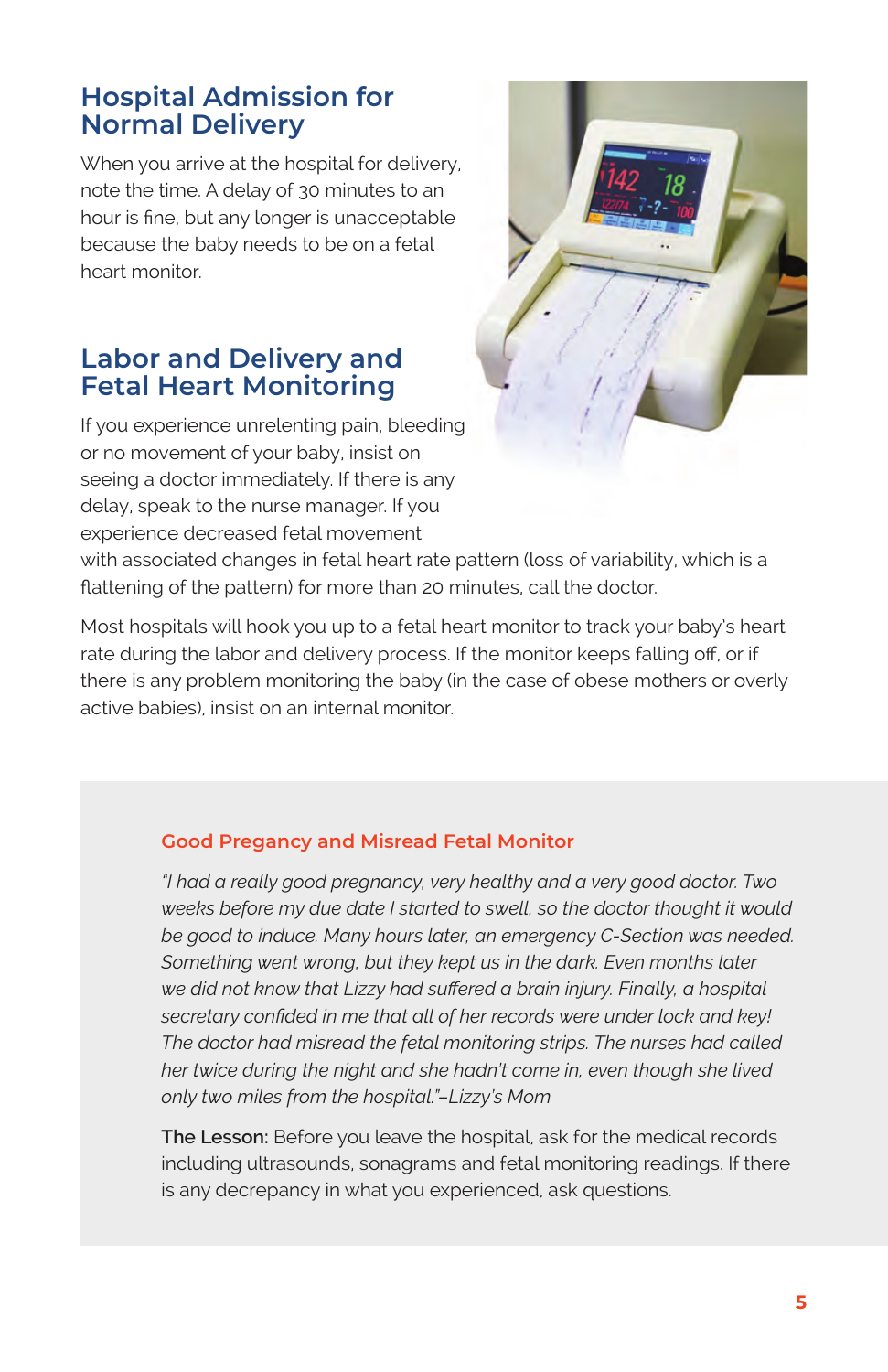If the drug pitocin is administered, be aware of its effects on both you and your baby. A laboring mom on pitocin should be on a fetal heart monitor or an external monitor to measure the duration of contractions, and an internal pressure catheter to monitor the strength of contractions. If you have more than six contractions every 10 minutes, it could mean the drug is hyper stimulating the uterus, which can have adverse effects on the fetus. Time the contractions and alert nurses to excess contractions.

## **Watch The Fetal Heart Monitor**

A baby's baseline heart rate will vary between 110 and 160 beats per minute. It's normal to have dips below the baseline rate for a few seconds, but a drop in rate for more than 60 seconds is a matter of great concern. Insist on calling a doctor. Furthermore, if decelerations, no matter how long their duration, become recurrent for 10 minutes, a physician needs to evaluate the monitor strips.

Labor and delivery nurses are trained to read fetal heart monitors. If your nurse puts you on oxygen or places you on your left side, that means she is concerned, and you should be too. Do not accept any delay seeing a physician. If your baby is in trouble, it is essential that the hospital be prepared to deliver you by C-section.

## **Use of Forceps or Vacuum**

The use of forceps or vacuum carries risks to your baby. If your baby is younger than 34-36 weeks, a vacuum should never be used. Neither vacuum nor forceps should be used unless the baby is at the "plus 2 station or greater." If this becomes an issue, request a C-Section. If the request is refused, document your request and get hospital personnel to sign it. While some laboring moms may feel a C-Section is a failure, it is far better than injuring your unborn child.

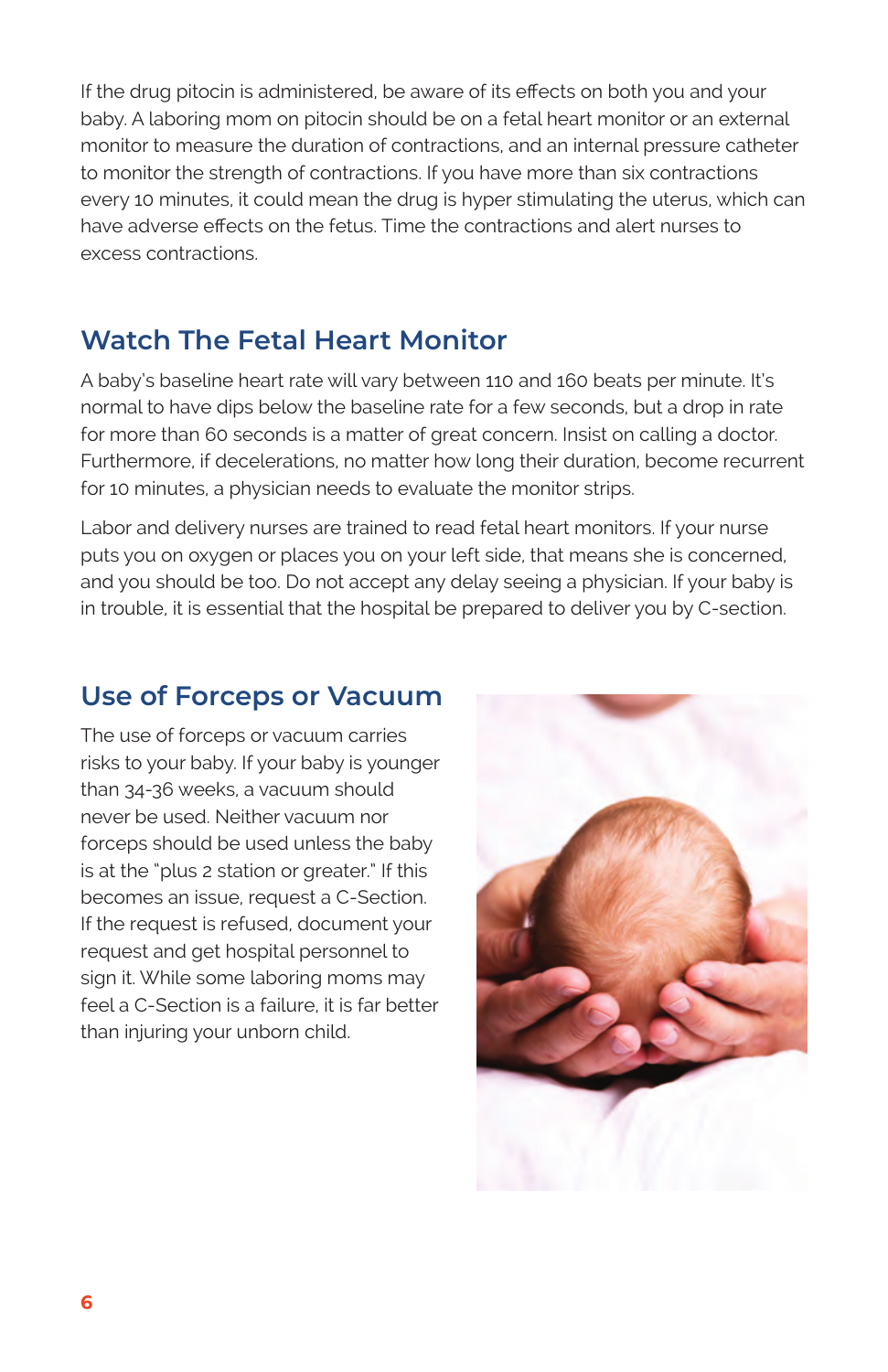#### **Excerpts from: How Electronic Fetal Monitoring Can Prevent Cerebral Palsy**

By Howard A. Janet, JD Published author on birth defects and how they can be prevented

#### (For full article visit [www.cpfamily.org](https://cpfamilynetwork.org/resources/blog/how-electronic-fetal-monitoring-can-prevent-cerebral-palsy/))

Electronic fetal heart monitoring (FHM) is a method for examining the condition of an unborn infant in the uterus by noting unusual patterns in its heart rate. FHM is a dependable measure of how the unborn child is withstanding the

changes in environment and stimuli that it experiences during the birthing process. By monitoring the baby's heart rate and graphing it on strips of paper, called "tracings," doctors and labor room nurses have a real-time, and an overall, picture of the baby's condition throughout labor.

Some studies report that 85 percent of all births in U.S. hospitals use FHM, which is generally a reliable technology. The problem arises when the results are misread or necessary action is not taken. Just as parents are encouraged to enroll in Lamaze-type classes to learn how to ease the pain of labor and delivery, every parent also should be taught the meaning of certain FHM patterns so they can be aware of the right questions to ask their obstetrician and labor room nurses about their baby's FHM tracings.



It is imperative to recognize significant fetal heart rate decelerations (dips below the baseline rate) in the fetal monitor tracings. You must also understand the relationship of decelerations to contractions. Isolated decelerations of short duration (less than 30 seconds) generally are thought to be inconsequential. However, if certain types of decelerations become repetitive or prolonged, this could mean your baby is not being adequately oxygenated. You should also realize that the presence of variability (the second-to-second and longer-term jagged lines or variations in the fetal heart rate tracings) is usually re-assuring. On the other hand, decreased or absent variability can be foreboding.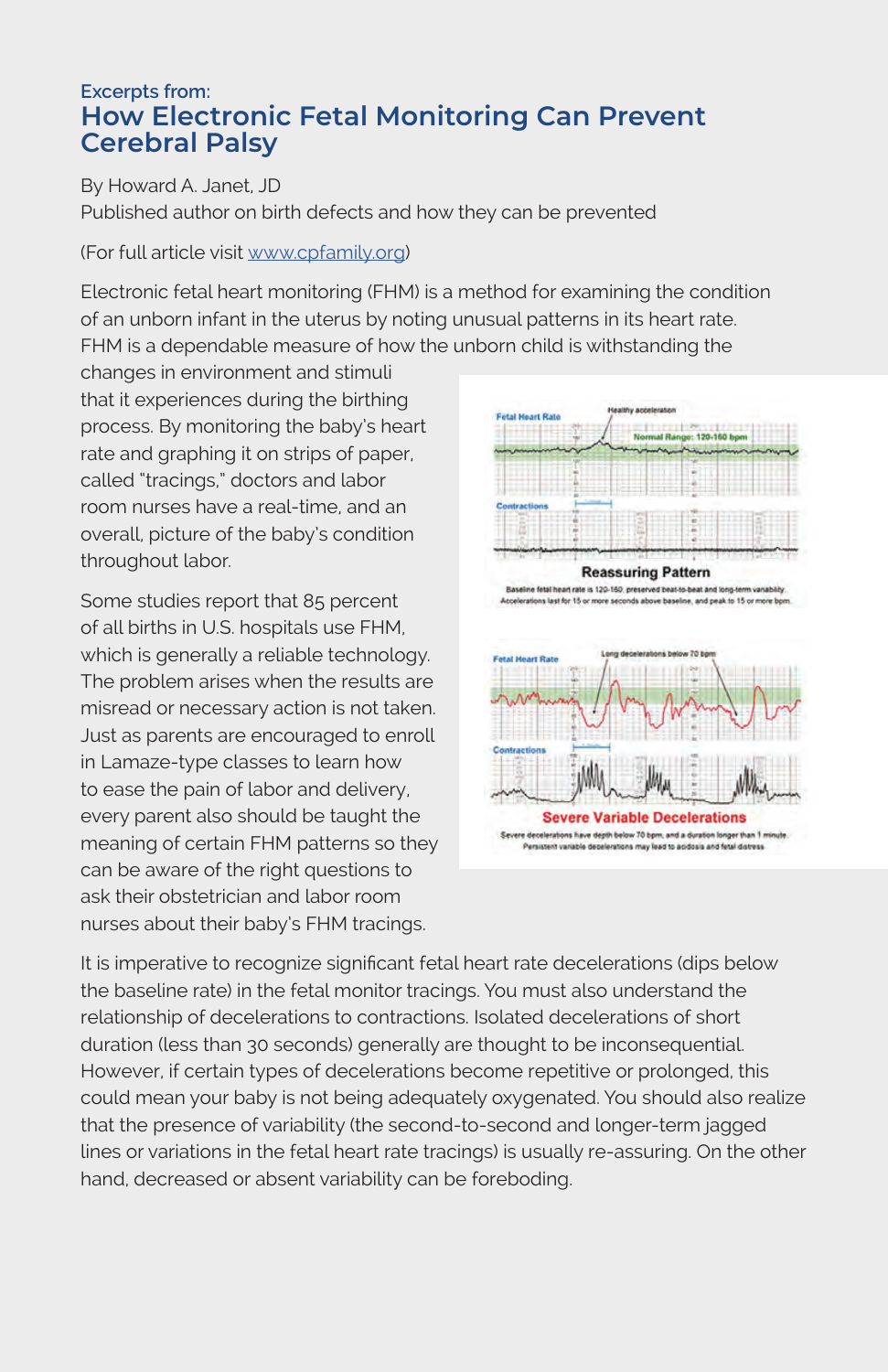## **Pain Management**

Epidurals can affect a laboring mother's blood pressure and the baby's heart rate. Before getting an epidural, it is imperative that a laboring mom receives one liter of intravenous fluids. This will help decrease the possibility of adverse effects. After the epidural is placed, fetal monitoring is critical. Around 10% of babies will experience a slowing of the heart rate due to the epidural. Most recover fairly quickly. If, however, it goes on past three to five minutes, insist on being transferred to the C-section room immediately. Once there, the heart rate should be rechecked. If back to normal, it's all right to continue laboring. If it's still down, a C-section should be performed immediately. If you're getting an epidural for an elective C-section, the baby should be monitored after the epidural placement until the surgery is ready to begin.

Spinals are commonly used for anesthesia during C-sections. They have the same effect as epidurals, only much more quickly. It is imperative that surgery occurs immediately after placement of the spinal. Be sure the operating team is ready to go. The doctors should be in the operating room, scrubbed and gowned prior to the placement of the spinal. If there is any delay, insist on fetal monitoring until the surgery can begin. Both spinals and epidurals are safe forms of anesthesia, as long as the hospital staff takes the proper precautions to monitor your baby's well being.

Laboring mothers should always have an IV inserted even for normal deliveries. This is so precious minutes won't be wasted if an emergency arises and medication or anesthesia is required.

## **Midwives**

If parents elect to use a midwife, make sure of the following:

- You have continuous fetal heart monitoring
- You have a backup physician whom you've met
- Your labor and delivery are in a hospital setting
- You know where your backup physician is and how long it will take him or her to reach you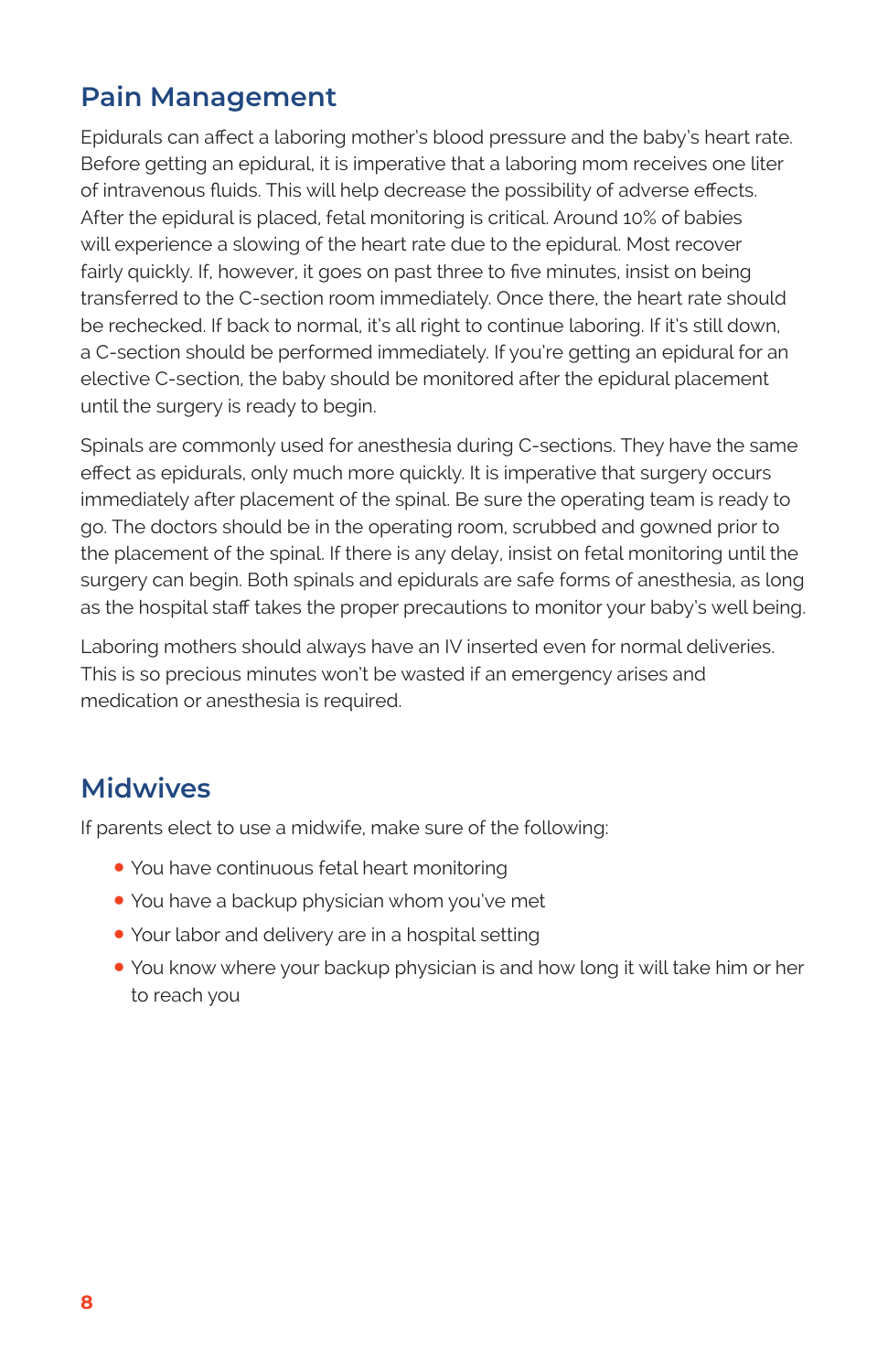## **A Hospital Birthing Plan is Your Right**

Present your hospital birthing plan to your obstetrician and hospital. Make sure they acknowledge your expectations, include your plan in your medical records and post it on your hospital chart. They may not be eager to do this.

> They may make you feel like an overly "pushy" parent, but know that you're doing the right thing for your baby.

#### **Past Due Delivery Date**

*"My pregnancy was normal, but then due date came and went. Two weeks later the doctors decided to induce. The next day they decided to do a C-section. That's when everything started going wrong. The spinal anesthetic caused my blood pressure to drop. Then the incision wasn't big enough. They tried the vacuum three or four times. They made the incision bigger, and cut through things they shouldn't have. I started hemorrhaging. I remember seeing a first year resident pass out against the wall. All the while they weren't monitoring Nathan's heartbeat. They didn't know he was in trouble."–Nathan's Mom*

**The Lesson:** Learn what happens when you are induced. Ask how and who will be monitoring you and the baby. Have a birthing advocate who can demand action.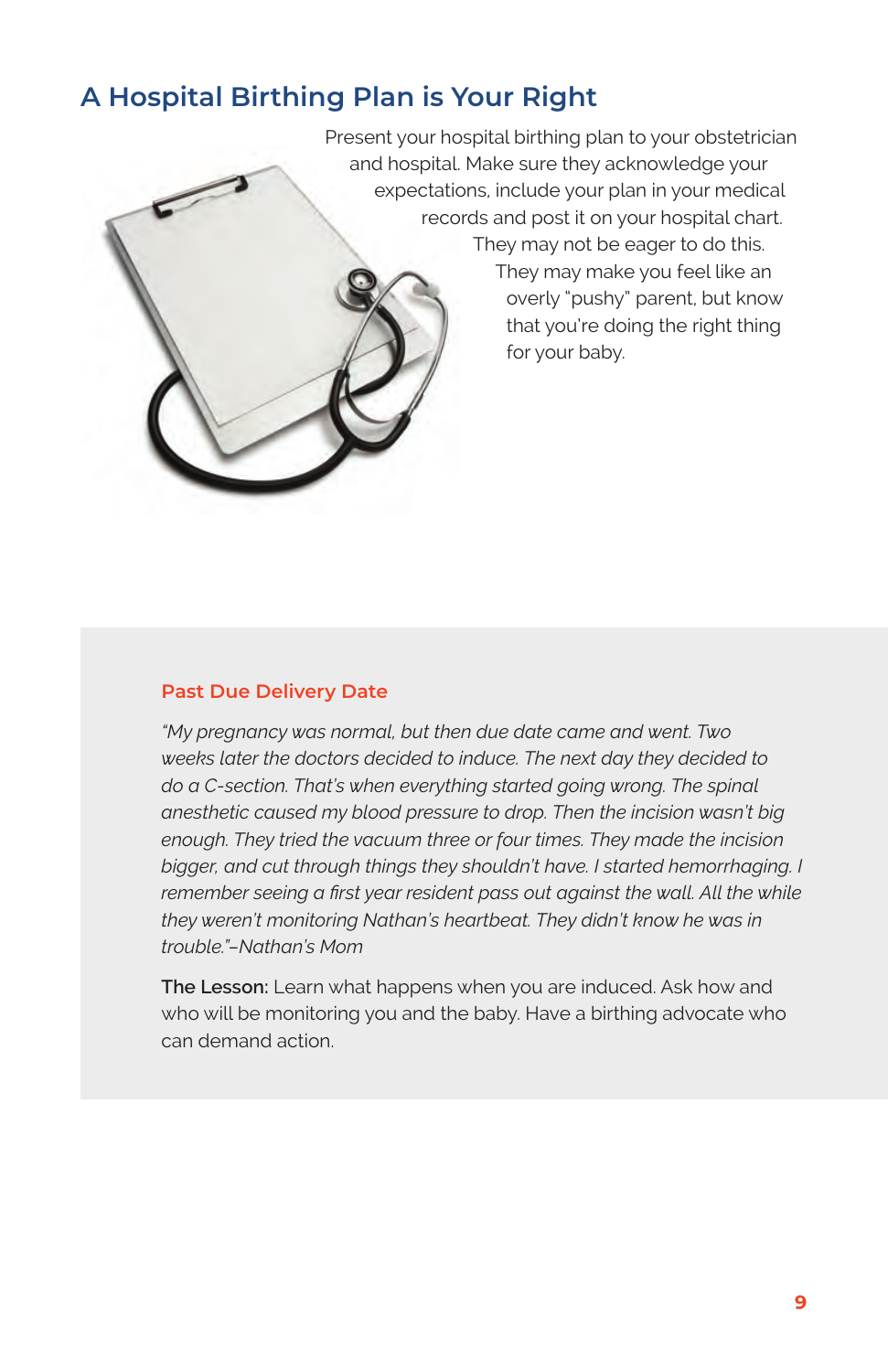## **My Hospital Birthing Plan**

I expect, and my physician and hospital agree, that:

- **1** I will be placed in a labor and delivery room and my unborn baby will be hooked to a fetal heart monitor within one hour of entering the hospital for a routine delivery.
- **2** Once in labor and delivery, I will see a physician immediately if I experience unrelenting pain, bleeding or cessation of activity by my baby.
- **3** I expect an IV to be inserted and ready, even if no fluids are needed.
- **4** If any problems develop using the fetal heart monitor, I expect to be switched to an internal monitor.
- **5** If given pitocin, I expect an internal pressure catheter to be used.
- **6** If my baby's baseline heart rate drops below 110 for 60 seconds or longer, I expect a physician to be called and to arrive within 30 minutes.
- **7** If I am placed on oxygen or advised I should lie on my left side, I expect to be seen by a physician within 30 minutes.
- **8** I expect to be consulted prior to use of vacuum or forceps and my decision to have a C-section instead to be respected, if I make this choice.
- **9** I expect no more than a 10-minute delay between administration of spinal anesthetic and delivery of my baby.
- **10** I expect my baby to be monitored after the placement of an epidural. If the epidural is being used for a C-section, I expect my baby to be monitored until surgery is ready to proceed.
- **11** I expect a pediatric team to be available in the delivery room to provide any necessary resuscitation of my child as the result of a problem delivery.

| Mother's Name (Printed)               | Mother's Signature                    |
|---------------------------------------|---------------------------------------|
| Father or Birthing Advocate (Printed) | Father or Birthing Advocate Signature |
| Physician's Name (Printed)            | Physician's Signature                 |
| Hospital Representative (Printed)     | Hospital Representative Signature     |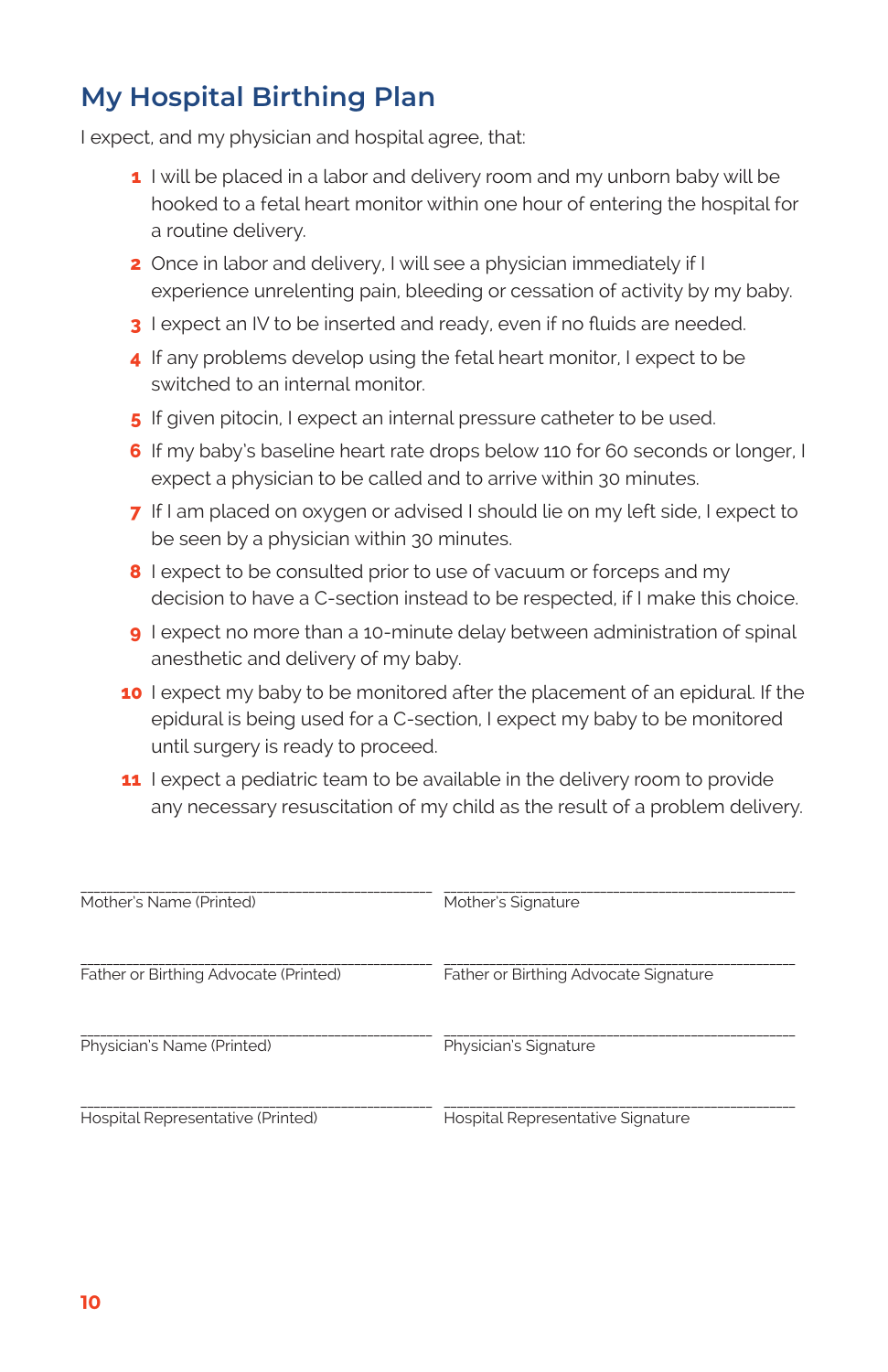

#### **Tiara's Story**

*"For other parents in our position, I would say information is the key. You need to find out everything about what happened." –Tiara's mother, Donna*



#### **Elizabeth's Story**

*"I believe that God had a plan for us when he gave us Lizzy, although it wasn't always easy to accept, especially in the beginning." –Lizzy's mother, Lisa*



#### **Nathan's Story**

*"My son can't walk, talk, sit up or use his hands, but he's exceptionally bright. He smiles all the time. He's happy. And he's the highlight of my life." –Nathan's mother, Deborah*

*For more about these parents' stories, visit: www.CPFamilyNetwork.org.*



#### **Howard A. Janet, JD**

Managing Partner, Janet, Janet & Suggs, LLC.

One of the nation's top plaintiffs' medical malpractice attorneys and author of multiple books, including *Navigating a Medical Malpractice Lawsuit*, *Representing Plaintiffs in Medical Malpractice Cases* (lead author) and *Patients' Rights and Doctors' Wrongs – Secrets to a Safer Pregnancy and Childbirth* (with Dr. Giles Manley).



#### **Giles H. Manley, M.D., J. D., F.A.C.O.G.**

A board-certified physician who practiced medicine for 20 years before becoming a medical malpractice attorney.